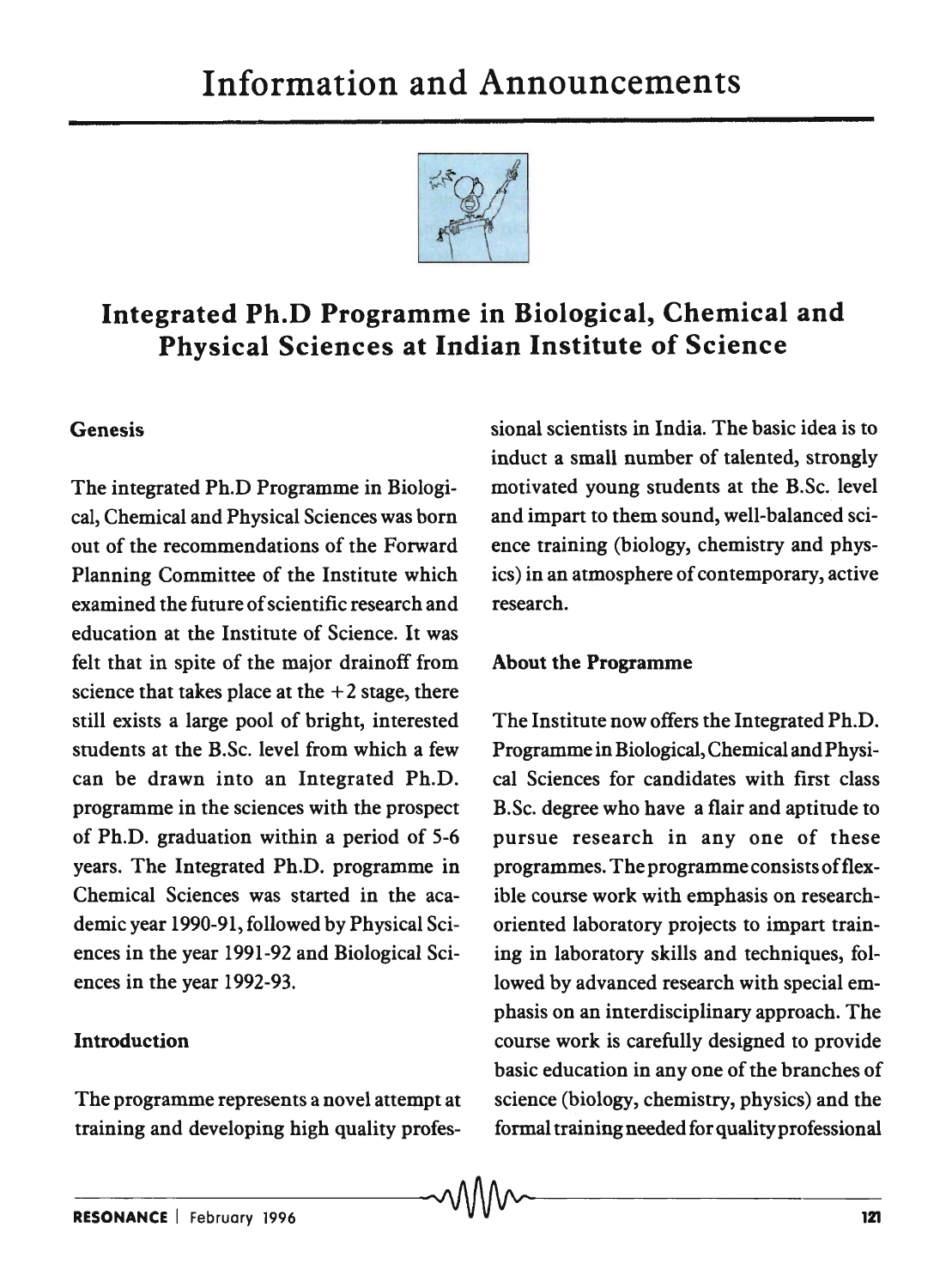research; it also provides wide scope for selflearning. The laboratory programme is of an internship-type where there are ample opportunities to learn and avail of personal training in all aspects of advanced laboratory techniques. Students are expected to take advantage of the computer network of the Institute including Internet to access the world of scientific knowledge. The programme includes tutorial classes, problem solving sessions, faculty advisory system and a multitude of avenues for carrying out research in various science disciplines. All candidates admitted to the programme are awarded an interim MS degree at the end of three years after successful completion of course work and the comprehensive examination. The students are qualified to appear for the UGC/CSIR/NET after successful completion of the course work and project. The admission procedures, graduation requirements and other details about the programme are given below.

*Participating Departments/Centres:* Biochemis- Research Centre. try, Ecological Sciences, Genetic Engineering, Reproductive Biology & Molecular En- *Areas of Research:* Ultrafastchemicaldynamdocrinology, Developmental Biology & Ge- ics; theoretical chemistry; surface chemistry netics, Molecular Biophysics, and Microbiol- and catalysis; solid state chemistry; amorogy & Cell Biology. phous materials; ceramics, thin films; chem-

*Areas of Research:* Biomembranes - physical and physiological studies; structure-function of nucleic acids; gene structure and function in prokaryotes and eukaryotes; microbial genetics; sex determination; recombinant DNA  $\sim$ 

technology; molecular virology and mechanisms of disease processes; enzymology, protein chemistry and engineering; cellular and applied immunology; molecular endocrinology and reproductive biology; conformation ofbiomolecules and biopolymers; protein and virus crystallography; structural and computational biology; mathematical ecology; human ecology; behaviour and sociobiology; conservation ecology; plant molecular biology and development.

*Eligibility:* First class (as declared by the university) B.Sc. in physical, chemical or biological sciences (including pharmaceutical, veterinary and agricultural sciences) with chemistry as one of the subjects at the B.Sc. level, and mathematics or physics at the PUC/ plus 2 level.

*• Chemical Sciences* 

*Participating Departments:* Organic Chemis- *• Biological Sciences* try, Inorganic & Physical Chemistry, Solid State & Structural Chemistry and Materials

> istry of super-conductors; synthetic organic chemistry; physical organic chemistry; biomimetic chemistry and bio-organic chemistry; organometallic chemistry; chemistry of transition & non-transition metals; chemistry of polymers.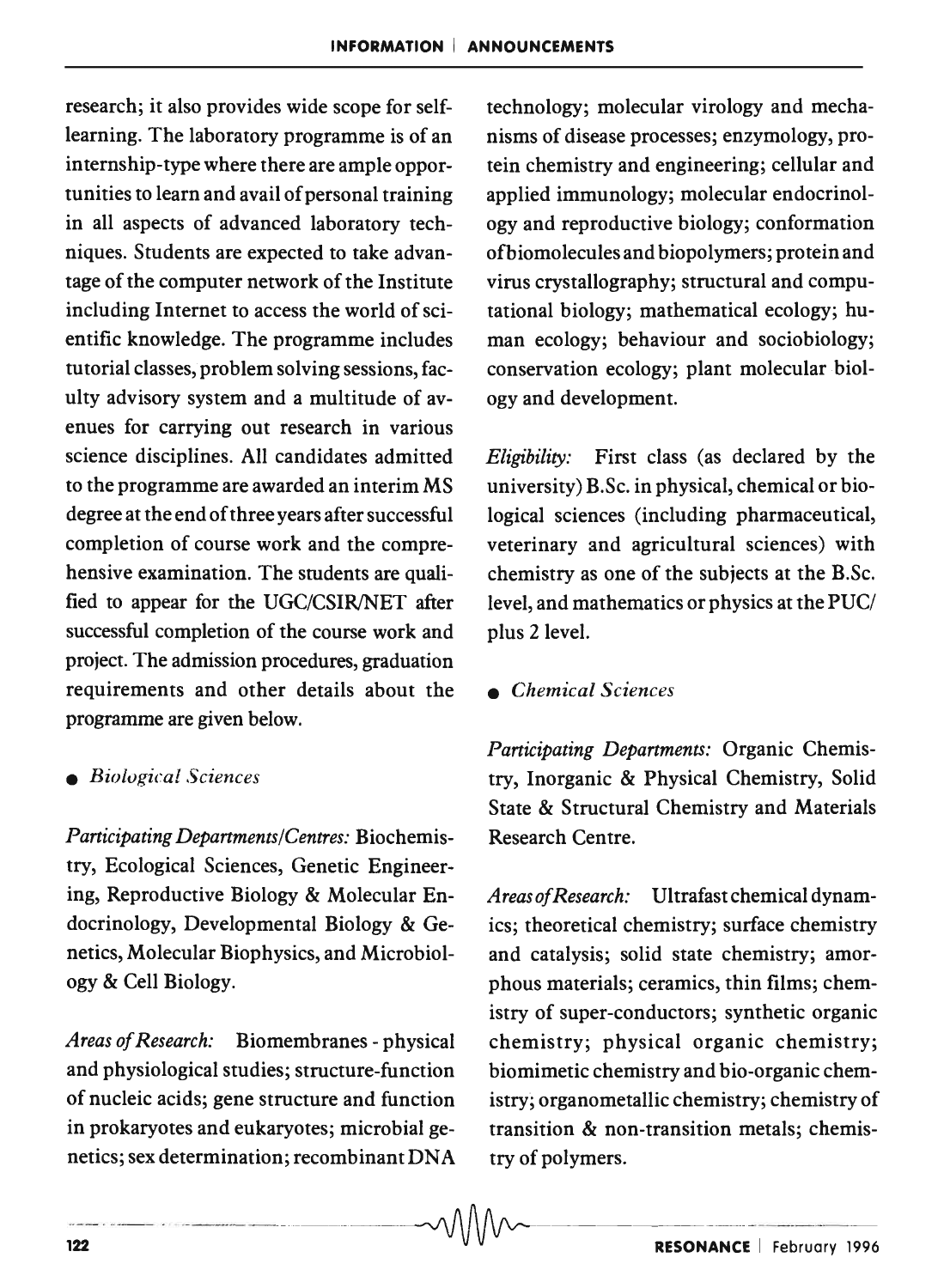*Eligibility:* First class (as declared by the university) B.Sc. with chemistry as one of the main subjects, and mathematics at the PUC/plus 2 level.

*• Physical Sciences* 

#### *Participating Department:* Physics

*Areas of Research:* Physics of disordered systems; high-temperature superconductivity; strongly correlated electron systems; low-temperature physics; complex fluids; low dimensional conductors; quasicrystals; magnetic resonance; Raman spectroscopy; point contact and tunneling spectroscopies; structure and function ofbiomolecules; physics of semiconductors; phase transitions; dynamics of complex systems; plasma physics; solar, stellar and galactic astrophysics; quantum field theory; classical and quantum optics; computational physics.

*Eligibility:* First class (as declared by the university) B.Sc. with physics as a main subject.

#### Selection Procedure

The selection of candidates for admission is

solely on the basis of their performance in the entrance test followed by an interview. The candidates selected based on their entrance test performance, appear for an interview at the Institute. The entrance test is held at 14 centres located in various parts of the country and the candidates have to answer anyone paper of 3 hours duration. The advertisement for admission to this programme appears in all the major newspapers in February/March every year.

#### Entrance Test

Candidates have to choose an appropriate paper among the following for admission to the chosen Ph.D. programme (biological/chemical/physical sciences): 1. Biological Sciences; 2. Chemical Sciences; 3. Physical Sciences.

Each question paper consists of two parts (Part I & Part II). Part I carries 30 marks. The questions in Part I are of the objective type and cover general 'scientific aptitude' in physics, chemistry, mathematics and biology. Part I of the question paper is common to all the papers and is compulsory.

| For admission to Integrated Ph.D      | Paper to be answered                                                                     |
|---------------------------------------|------------------------------------------------------------------------------------------|
| <b>Physical Sciences</b><br>$\bullet$ | <b>Physical Sciences</b>                                                                 |
| • Chemical or Biological Sciences     | <b>Chemical Sciences or</b><br><b>Biological Sciences or</b><br><b>Physical Sciences</b> |
|                                       |                                                                                          |

 $\sim$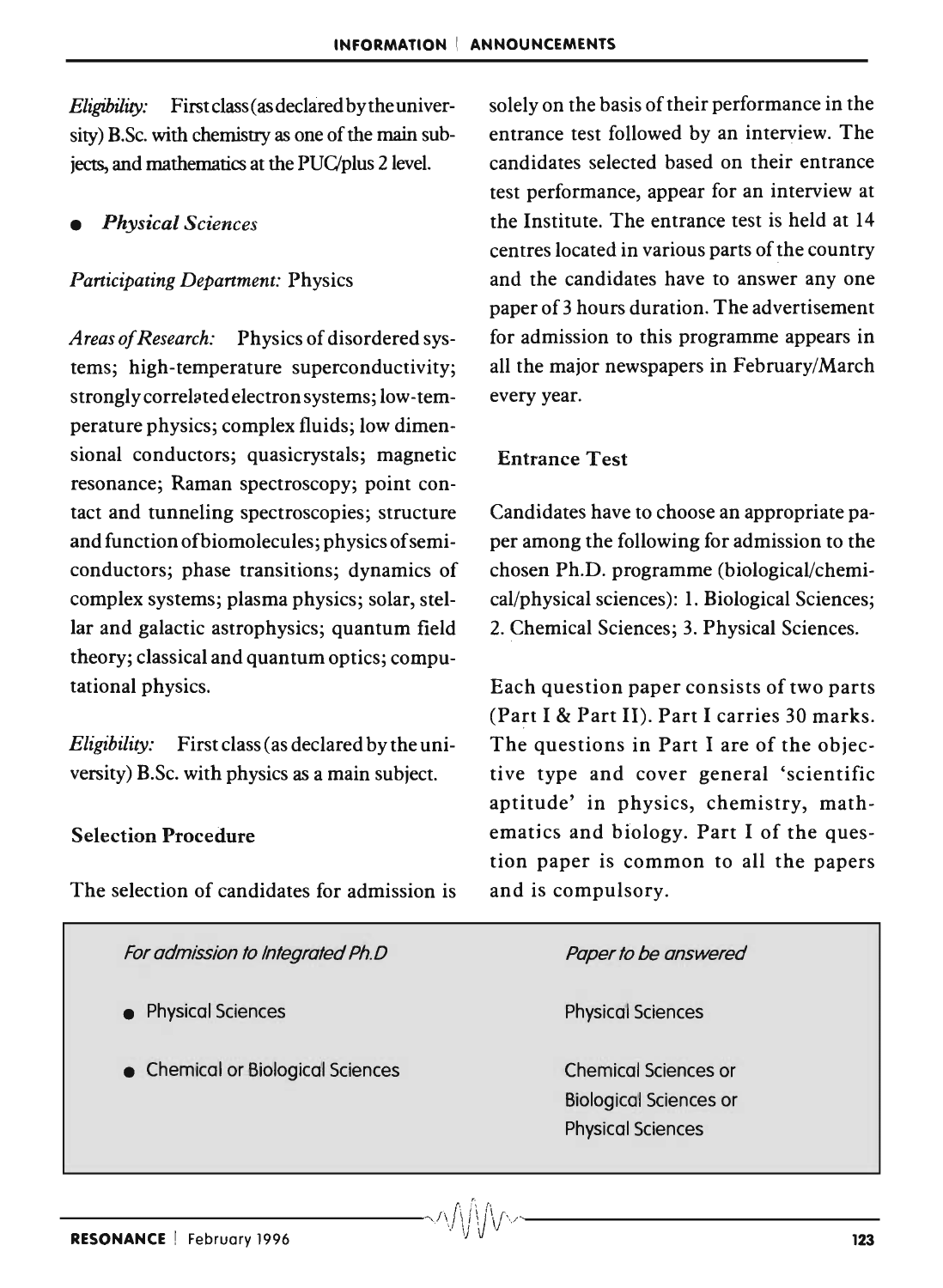Part II carries 70 marks and contains problems and questions requiring short answers. Candidates are required to indicate their choice of the paper in the application form and the answer book. Changes are not permitted.

port in the form of scholarship for the first two years. The students are eligible for scholarship ofRs.2S00 per month from the beginning of the third year.

#### Financial Support

All the students admitted to the Integrated Ph.D Programme receive some financial sup:-

S Chandrasekaran is a Professor in the Department of Organic Chemistry, Indian Institute of Science and the Co-ordinator of the Institute's Integrated Ph.D. programme.

## **Introductory Summer School on Astronomy and Astrophysics**

The Introductory School on Astronomy and Astrophysics, proposed to be held during May 29 - June 8, 1996, at Pune, is designed to introduce the students of physics, mathematics, electronics engineering and technology to the exciting fields of astronomy and astrophysics (A&A). No previous knowledge of A&A is necessary. although familiarity with the basic principles of mathematics and physics will be required.

#### **How to apply**

In plain paper, in the following format: 1. name; 2. sex; 3. date of birth; 4. address for communication; 5. qualifications (standard X onwards) with institution/year/subjects/class/grade/percentage of marks obtained; 6. short write-up giving motivation for applying for the school; 7. previous summer schools attended, if any; 8. names and addresses of two referees (these referees should be teachers/project guides, etc.!; and 9. signature with date.

The applicants should request the above

referees to send their confidential assessments/recommendations in separate envelopes. Applications and referee reports should reach the Coordinator, Core Programmes, IUCAA, Post Bag 4, Ganeshkhind, Pune411007, [phone: (0212) 351414, fax: (0212) 350760] by March 14, 1996.

The selected candidates will be informed by April 15, 1996. They will be provided travel, board and lodging for the duration of the school.